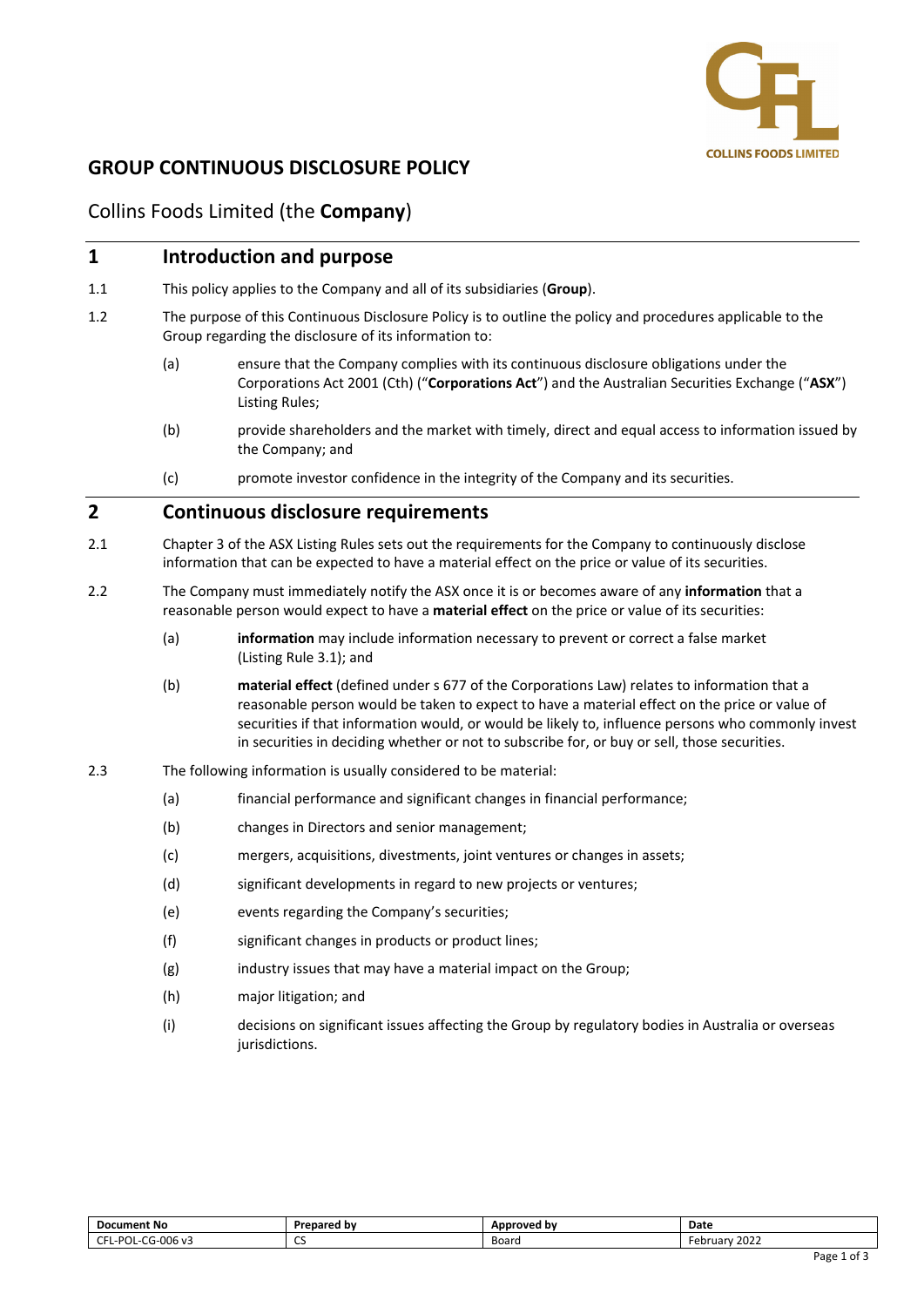

- 2.4 Listing Rule 3.1A provides an exception to the continuous disclosure requirements of Listing Rule 3.1 where all of the following apply:
	- (a) a reasonable person would not expect the information to be disclosed; and
	- (b) the information is confidential and the ASX has not formed the view that the information has ceased to be confidential; and
	- (c) one or more of the following apply:
		- $(i)$ it would be a breach of the law to disclose the information;
		- $(iii)$ the information concerns an incomplete proposal or negotiation;
		- the information comprises matters of supposition or is insufficiently definite to  $(iii)$ warrant disclosure;
		- $(iv)$ the information is generated for internal management purposes of the entity; or
		- $(v)$ the information is a trade secret.
- 2.5 Listing Rule 3.1B overrides the exception provided in Listing Rule 3.1A. Listing Rule 3.1B provides that if the ASX considers that there is or is likely to be a false market in an entity's securities and asks the entity to give it information to correct or prevent a false market, the entity must give the ASX the information needed to prevent or correct the false market.
- 2.6 The rule specifically tries to address the issue of specific rumours or media comments that are not confirmed or clarified by the subject companies.

## **3 Policy**

- 3.1 The Group will comply with the continuous disclosure requirements set out in Chapter 3 of the ASX Listing Rules.
- 3.2 The Board of Directors, employees, subsidiary company directors and consultants of the Group are required to adhere to the procedures set out in this Policy to ensure compliance with the Listing Rules.
- 3.3 In addition to this Policy, Disclosure Guidelines and a Securities Trading Policy have been formulated and apply to the Group. These documents should be read in conjunction with this Policy.
- 3.4 Copies of these policies and guidelines are available on the Company's website.

### **4 Procedure**

As specified in the Disclosure Guidelines:

- (a) any Director, employee or consultant of the Group must, immediately on becoming aware of any material information concerning the Group they believe may require disclosure (even if it appears to fall within the exception categories), inform the Disclosure Officer;
- (b) on receipt of this information, the Disclosure Officer must immediately inform the Disclosure Committee;
- (c) the Disclosure Committee will review the information to determine whether it is material and should be notified to the ASX or falls within the exceptions set out in the ASX Listing Rules;
- (d) where the Disclosure Committee has determined that disclosure is required, the Disclosure Officer will immediately inform the Directors of Collins Foods and release the information to ASX in the form agreed by the Board and the Disclosure Committee;
- (e) a copy of all ASX announcements will be made available on the Company's website after ASX has provided acknowledgement of receipt.

| <b>Document No</b>                                               | Prepared by | Approved by | Date             |
|------------------------------------------------------------------|-------------|-------------|------------------|
| $-006$ v3<br>$\sim$<br>$\sim$<br>L-POL-<br>$5 - 1$<br>- - -<br>∽ | $\sim$<br>ີ | Board       | 2022<br>ebruarv- |